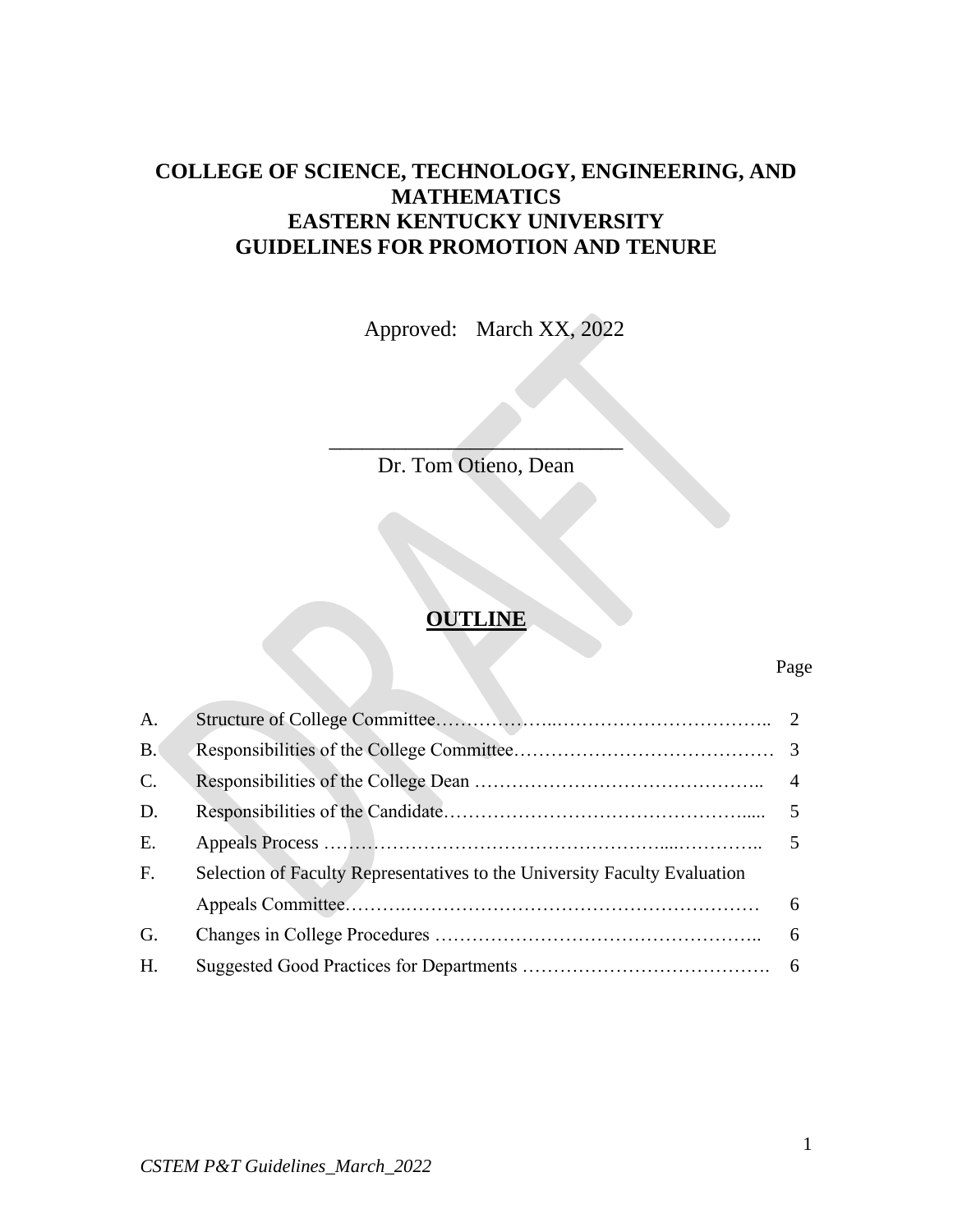#### A. STRUCTURE OF COLLEGE COMMITTEE

1. For the purposes of electing/selecting members to the College of Science Promotion and Tenure Committee, the departments within the college are as follows:

Department of Agriculture, Department of Applied Engineering and Technology, Department of Biological Sciences, Department of Chemistry, Department of Computer Science and Information Technology, Department of Mathematics and Statistics, and Department of Physics, Geosciences, and Astronomy.

- 2. The College Promotion and Tenure Committee shall consist of seven faculty members, one from each of the constituent departments. The full-time, tenure-track (tenured and probationary), faculty of each department shall elect one representative. Only full-time, tenured faculty holding the rank of professor or associate professor are eligible for membership on the committee. Department Chairs are not eligible for membership on the committee.
- 3. Beginning with the academic year 2022-2023, in even academic years (such as 2022-2023) the Departments of Applied Engineering and Technology, Mathematics and Statistics, and Physics, Geosciences, and Astronomy will each elect one member and one alternate to this committee for a two-year term. For the academic year 2022-2023 only, the remaining 4 departments will elect a member for a oneyear term. In odd academic years (such as 2023-2024), the Departments of Agriculture, Biological Sciences, Chemistry, and Computer Science and Information Technology will each elect one member and one alternate to this committee for a two-year term. The purpose of the alternates will be to replace the elected department representatives should the need arise.
- 4. The committee will elect a chair and a recorder from among its members at the first college committee meeting.
- 5. The committee members and alternates shall be elected no later than September 1 of the year in which the committee is to function. Normally, the elections will be held in the spring semester preceding the academic year the committee is to function.
- 6. If a faculty member or a member of their immediate family is being considered for promotion or tenure, the faculty member may not serve on the committee that year. If the faculty member is already a member of the committee, they shall be replaced by an alternate.
- 7. A faculty member shall not serve on more than one promotion and tenure committee (department, college, or the university Faculty Evaluation Appeals Committee) in the same year.
- 8 A working committee shall consist of at least two-thirds of the voting members.
- 9. An alternate may replace an excused member for voting purposes on tenure or promotion recommendations only if the alternate has been present for all discussions regarding tenure or promotion to that rank.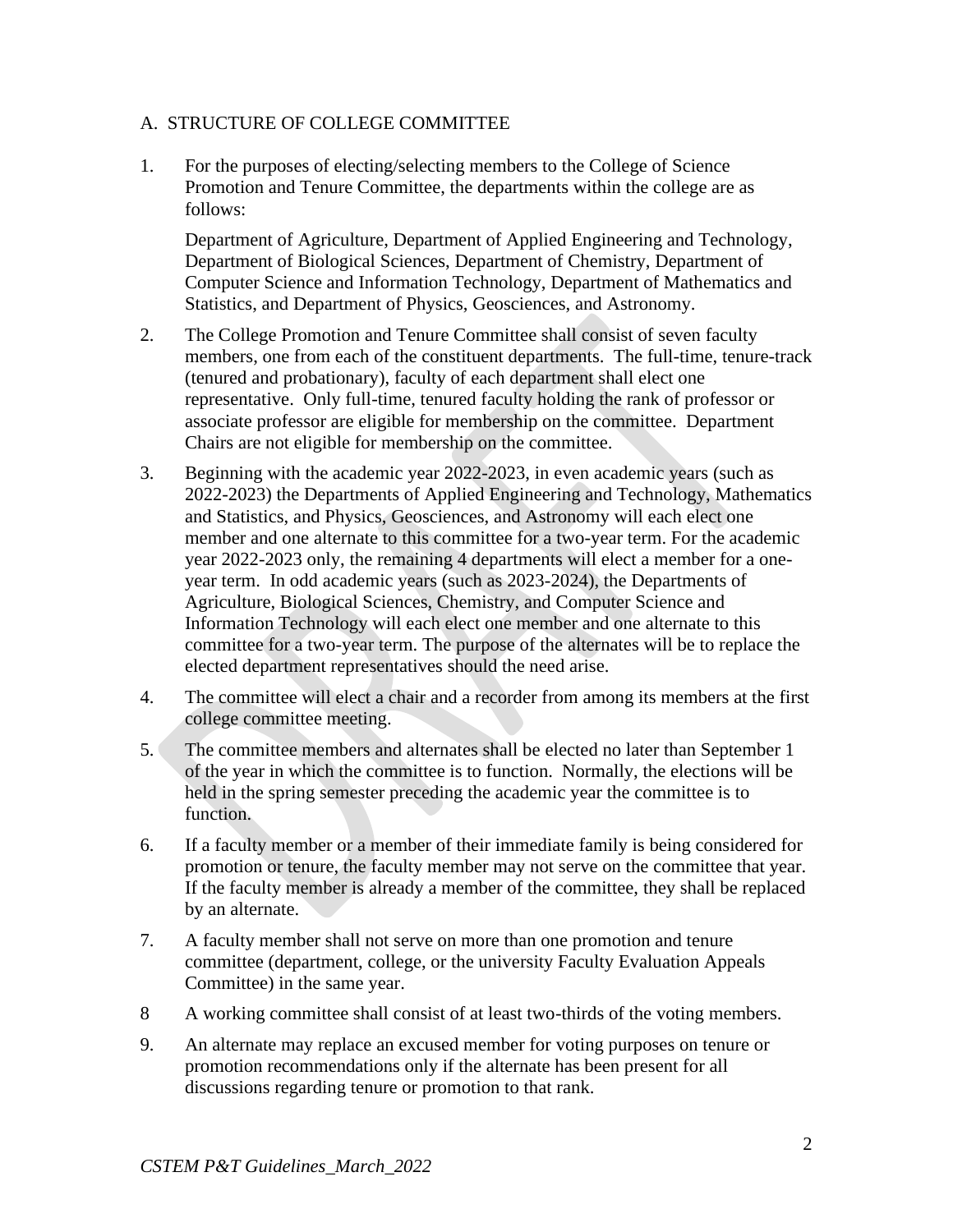### B. RESPONSIBILITIES OF THE COLLEGE COMMITTEE

- 1. The college committee shall be responsible for examining promotion and tenure materials prepared by departmental committees and addenda provided by the Department Chair/and or the candidate, and for ensuring that the departments apply standards equitably, approved criteria and procedures have been followed, promotion and tenure recommendations are consistent with the goals and needs of the college, and unsubstantiated information or material that lacks documentation is not used as part of the decision process.
- 2. Members of the college committee shall have access to the individual application files upon their receipt by the Dean.
- 3. The college committee shall have an organizational meeting, convened by the Dean, no later than the first week of October. The committee will elect a chair and a recorder from among its members and establish a firm schedule of meetings for the rest of the year that complies with the current college and university deadlines.
- 4. The college committee shall begin its review of the application materials no later than the first week in December.
- 5. The college committee may ask for clarification of any materials it is reviewing from the departmental committee, Department Chair, or other qualified source.
- 6. The college committee will review first the recommendations for tenure and then the recommendations for promotion in ascending order of rank. All candidates for tenure or promotion to a given rank will be considered at single sessions. In addition, voting on each candidate shall be done immediately after discussing the candidate, but the votes shall not be counted until all tenure candidates, or all candidates for promotion to a given rank, have been considered.
- 7. Decisions shall be made by secret ballot and by majority vote. A tie vote will be considered a negative recommendation.
- 8. No proxy votes will be allowed. Substitute committee members will not be allowed to join the committee after deliberations have begun.
- 9. Members of the college committee shall complete the appropriate forms for recommendation for promotion and/or tenure, providing any necessary addenda. Members of the committee shall sign the form(s), indicating the accuracy of the report as it was approved by the majority of the committee and verifying the results of the vote.
- 10. If the committee does not concur with the recommendations of the department committee, the Department Chair, or both, the college committee shall state in writing the reasons for the differing recommendations.
- 11. The chair of the college committee shall submit the committee recommendations, with appropriate documentation and required forms, to the College Dean.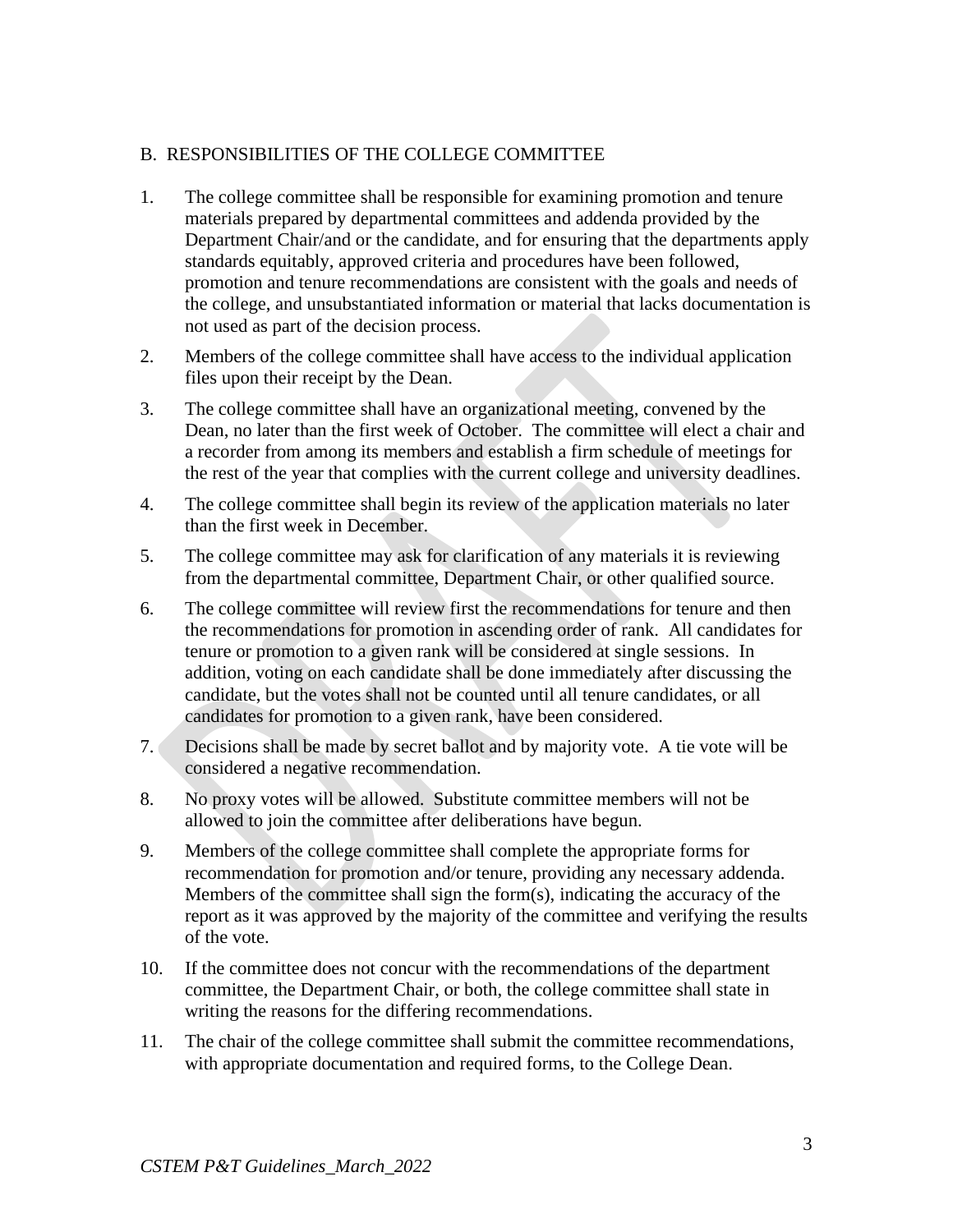- 12. The committee chair shall also provide the Dean with a record of committee meetings including names of attending members and a record of the vote count.
- 13. The college committee shall complete its recommendations for promotion and tenure within two weeks of fall semester final grade submission, unless prevented from doing so by extenuating circumstances.

### C. RESPONSIBILITIES OF THE COLLEGE DEAN

- 1. By April 15, the Dean shall send a list of faculty eligible for tenure in the next academic year to the Departmental Chair for transmittal to the candidate and the departmental promotion and tenure committee.
- 2. The Dean shall sit in during committee deliberations as an observer and as a resource to the committee on procedural and policy issues (university and college). The Dean shall not otherwise participate in the evaluation of candidates for promotion and/or tenure during these meetings.
- 3. The Dean shall make all application materials and recommendations on tenure and/or promotion from Department Chairs available to the college committee.
- 4. Upon receipt of the college committee's recommendation form and the individual application file, the Dean shall review all materials and make separate recommendations regarding the promotion and/or tenure of the candidates.
- 5. If the Dean does not concur with the recommendations of the department committee, the Department Chair, and/or the college committee, the Dean shall state in writing the reasons for the differing recommendations.
- 6. The Dean shall notify the candidate in writing, with a copy to the Department Chair, of the recommendations of the college committee and of the Dean, with justification for these decisions.
- 7. The Dean shall forward application materials, all recommendations on tenure and positive recommendations pertaining to promotion to the Provost and Vice President for Academic Affairs, in accordance with the dates published by the Provost's office.
- 8. Promotion applications receiving a negative recommendation by the Dean shall not be reviewed further unless the candidate submits a brief letter to the Dean, with a copy to the Department Chair, within five (5) calendar days of notification by the Dean, requesting that the review process continue. This is not an appeal.

### D. RESPONSIBILITIES OF THE CANDIDATE

- 1. Candidates should be familiar with department, college, and university promotion and tenure policies and procedures.
- 2. No later than May 1, the Department Chair shall notify faculty eligible for tenure in the next academic year of their eligibility. If a faculty member has not been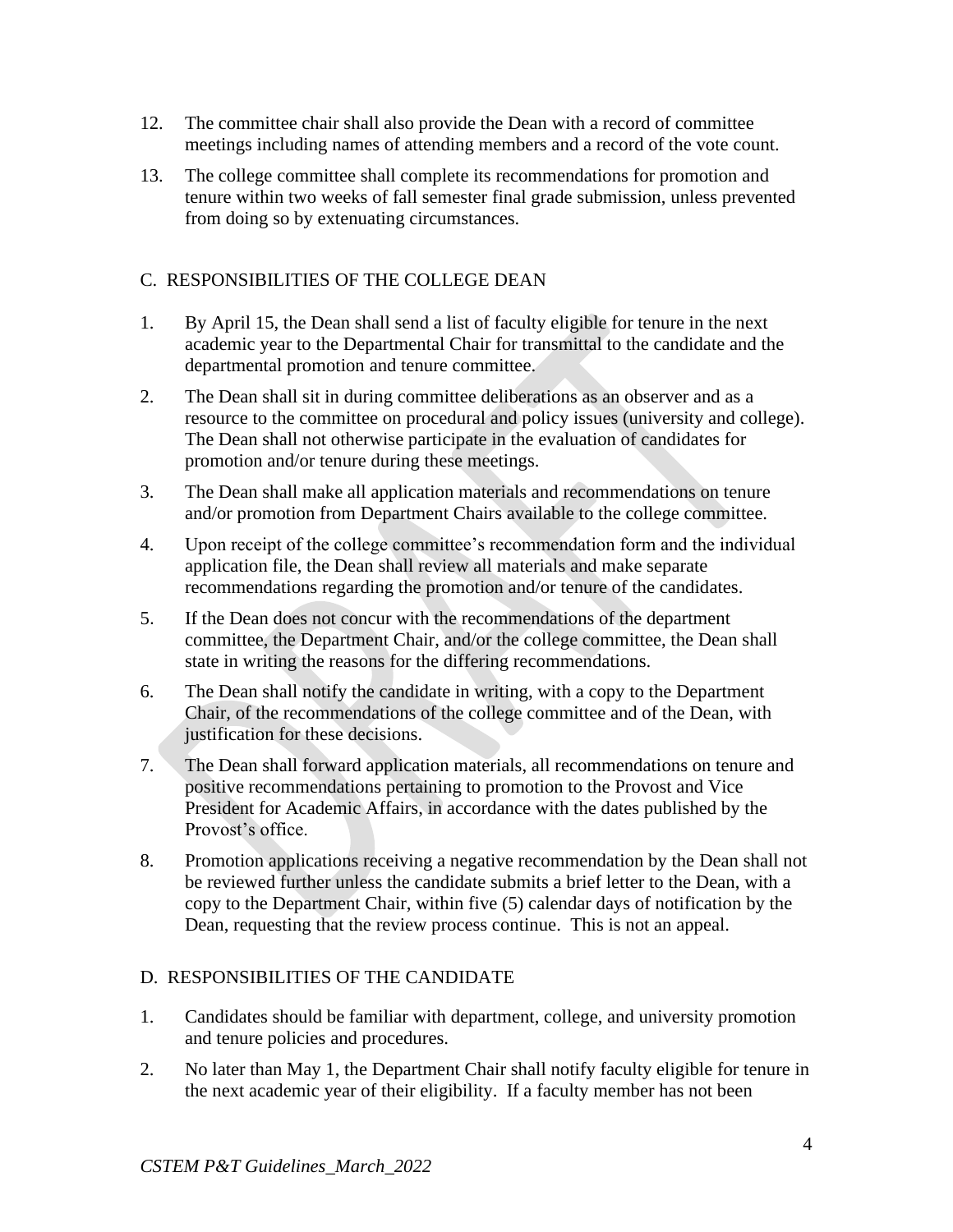notified by May 1 of tenure eligibility and believes this to be in error, the faculty member must submit a written request for review to the Department Chair, with a copy to the Dean no later than two weeks prior to September 1.. A candidate for promotion is responsible for initiating the process by presenting a letter requesting a departmental review to the Department Chair.

- 3. No later than September 1, eligible candidates for tenure and/or promotion shall notify the Department Chair in writing, with a copy to the Dean, of the intent to apply for tenure and/or promotion in the present academic year.
- 4. It is the responsibility of the candidate to submit an application for tenure and/or promotion by the deadline stipulated in the department promotion and tenure policy document. A candidate who is eligible for tenure but fails to submit an application shall be given a terminal appointment.
- 5. Should an applicant for promotion choose to withdraw from candidacy, the applicant shall so inform the Department Chair, the Dean, and the Provost in writing. Should an applicant for tenure choose to withdraw from candidacy, the applicant shall so inform the Department Chair, the Dean, and the Provost in writing, and shall submit a letter of withdrawal prior to March 20 in the academic year the candidate is seeking tenure. Except in cases of extenuating circumstances, tenure candidates who withdraw from the process will be issued a terminal appointment.
- 6. A candidate whose promotion application receives a negative recommendation by the Dean may choose to request that the review process continue as outlined in Section C-8.
- 7. A candidate whose tenure and/or promotion application receives a negative recommendation by the Provost may choose to appeal as outlined in Section E.

### E. APPEALS PROCESS

- 1. The process allows for an appeal of a negative recommendation only after the Provost has made their recommendation. After reviewing the tenure and/or promotion applications and making recommendations, the Provost shall notify each candidate in writing of the recommendation, with justification for the recommendation.
- 2. Within ten (10) calendar days of notification of the Provost's negative recommendation, the candidate may appeal to the President, who shall convene the Faculty Evaluation Appeals Committee (FEAC). Candidates should review the university tenure and promotion policy (Policy 4.6.4) for acceptable grounds for requesting such an appeal and other policies and procedures pertaining to the appeal process.

### F. SELECTION OF FACULTY REPRESENTATIVES TO THE UNIVERSITY FACULTY EVALUATION APPEALS COMMITTEE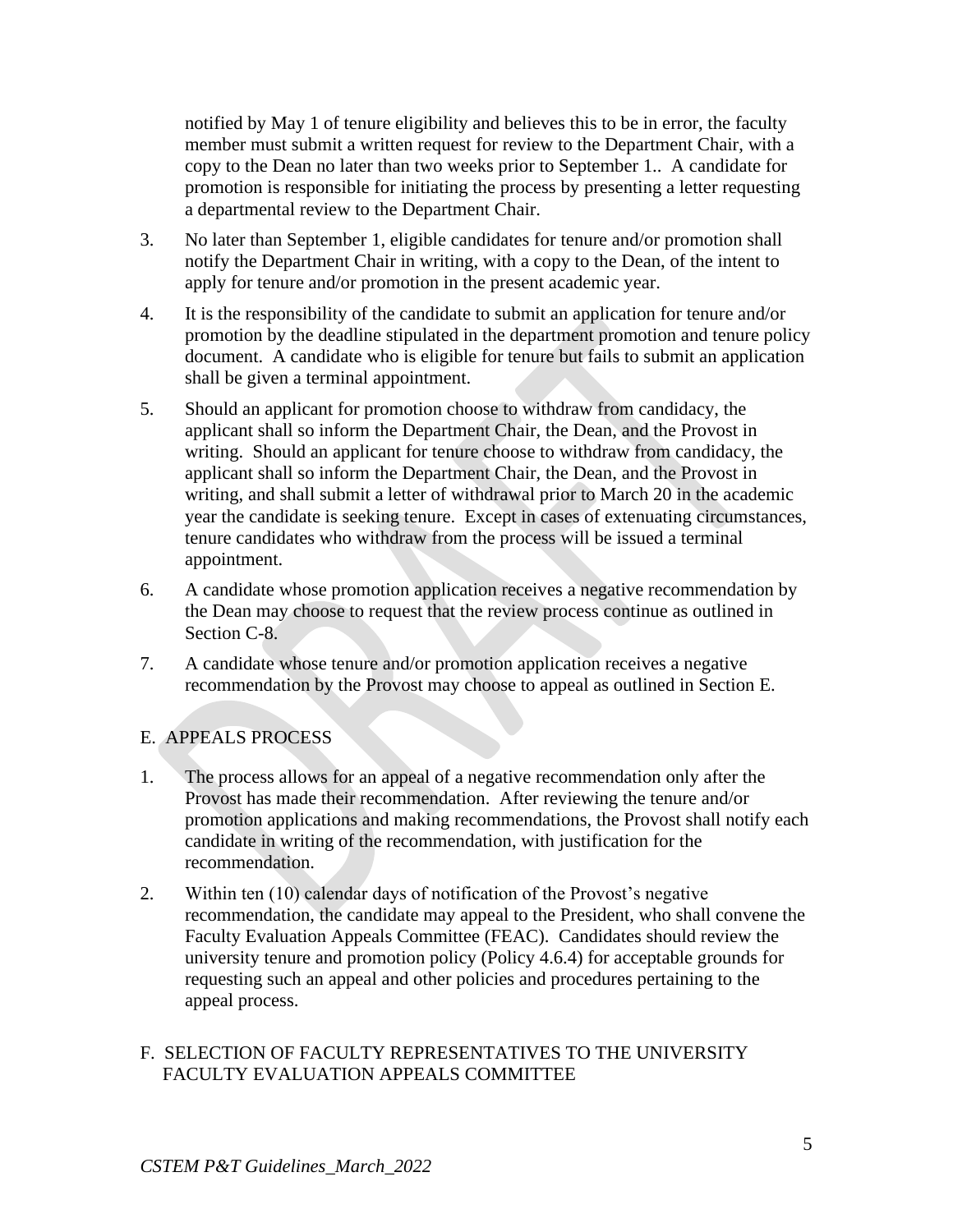- 1. The faculty representative and alternate to the University Faculty Evaluation Appeals Committee (FEAC) shall serve for a period of two years.
- 2. When necessary (e.g., when the term of serving members expires or there is a conflict of interest), the college representative and alternate for the University Faculty Evaluation Appeals Committee shall be elected no later than May 1 in the preceding academic year.
- 3. When the college representative is unable to serve in a given year, they shall be replaced by the alternate, but shall return in subsequent years to complete the balance of his/her term (excluding any years served by the alternate).
- 4. Each department may nominate one candidate. Eligible candidates include all fulltime, tenured faculty of the college holding the rank of Professor. Members of FEAC or alternates cannot be members of department or college promotion and tenure committees.
- 5. Elections shall be conducted by the Office of the Dean. Eligible voters will include all full-time, tenure-track (tenured and probationary) faculty.
- 6. The leading candidate receiving at least 40% of the votes cast shall be the elected member of FEAC and the runner-up shall be the alternate.
- 7. If no one receives at least 40% of the votes cast, a run-off voting involving the top two candidates will decide by plurality the representative and the alternate.

## G. CHANGES IN COLLEGE PROMOTION AND TENURE GUIDELINES

- 1. The college promotion and tenure committee can initiate changes to the guidelines with a majority vote.
- 2. Changes in the college promotion and tenure guidelines shall be made by a majority vote of the voting full-time, tenure-track (tenured and probationary) faculty of the college.
- 3. After initial adoption of these procedures, changes in the college procedures must be approved by May1 prior to the academic year in which they are to take effect.

## H. SUGGESTED GOOD PRACTICES FOR DEPARTMENTS

- 1. All Department Chairs, members of Departmental and College Promotion and Tenure Committees, and candidates for promotion and/or tenure are expected to be familiar with and to comply with the university, College of Science, Technology, Engineering, and Mathematics, and departmental promotion and tenure policies.
- 2. Throughout the promotion and tenure processes, principles of confidentiality shall be respected.
- 3. To ensure the procedural rights of the candidates for promotion and/or tenure, the Department Chair should provide copies of the college and departmental promotion and tenure guidelines to the candidate and to the appropriate departmental committees (or refer them to where electronic copies are posted) as soon as a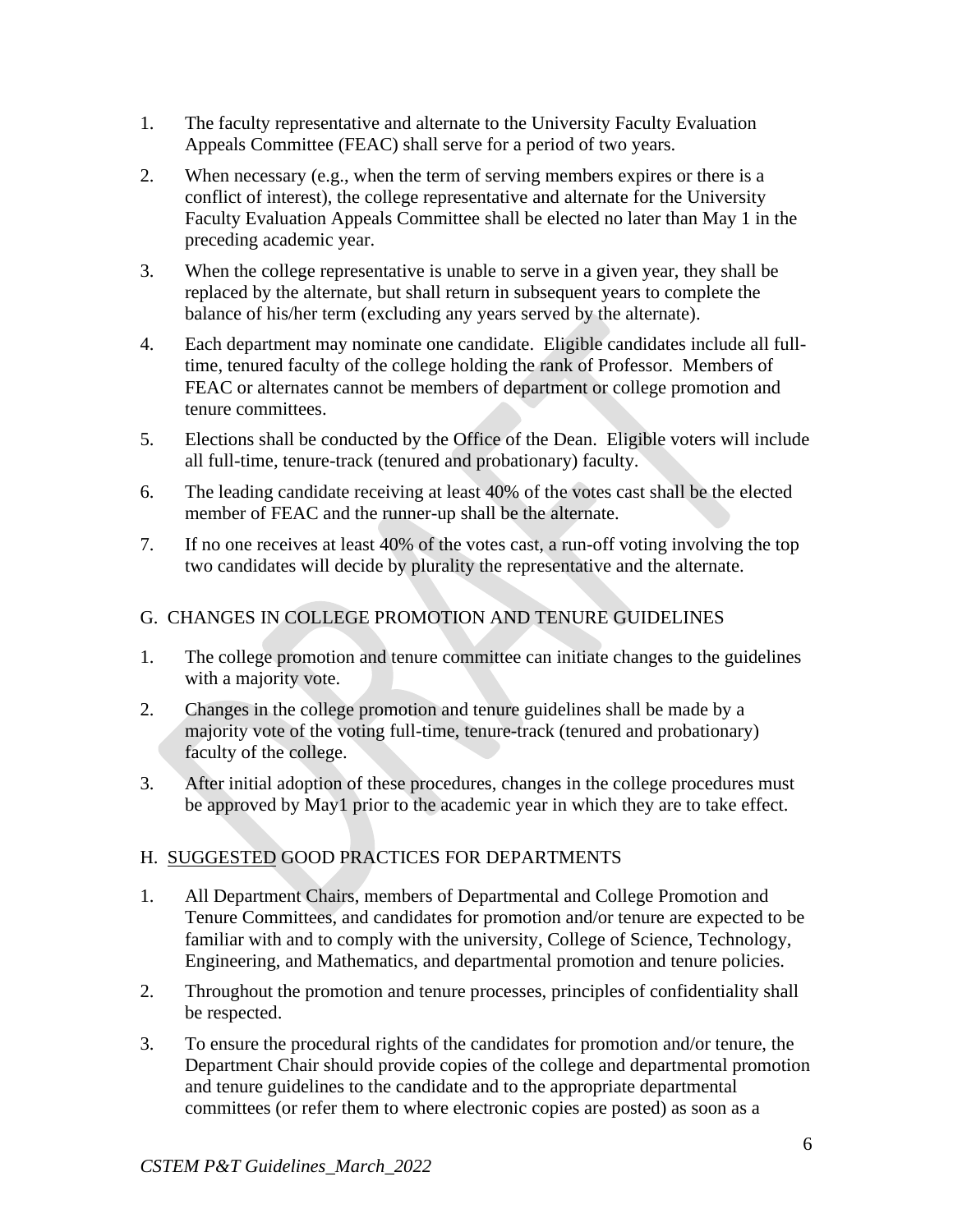determination has been made that the faculty member is to be considered for promotion and/or tenure.

- 4. Department policies for promotion and tenure shall state specific criteria to be used in the evaluation and how they shall be applied.
- 5. Policies for promotion and tenure shall include a method for departments to periodically and regularly reassess their policies and procedures to ensure that they are continuing to support the stated purpose, mission, and goals of the university. The policies shall specify that the Department Chair is responsible for ensuring that the reassessment is conducted at least every five years.
- 6. A departmental promotion and tenure committee should be chaired by an experienced individual who has previously served on a promotion and tenure committee.
- 7. Credit toward tenure and/or promotion.

Some candidates for promotion and/or tenure may wish to apply prior service at another institution or place or employment toward the EKU probationary period. This must be agreed upon by the Department Chair and College Dean at the time of initial appointment and documented in the Terms of Initial Faculty Appointment form. Furthermore, for work at another institution to be considered for promotion and tenure purposes at EKU, complete documentation must be provided, including teaching evaluations, service record, and scholarly accomplishments.

While credit for service at another institution shortens the probationary period, or time in rank for promotion purposes, the candidate must demonstrate and document their continued and sustained growth while at EKU in fulfillment of the criteria for tenure and/or promotion.

8. Evaluation of teaching.

(a)In accordance with university policy, each department has the primary responsibility of administering a University-sanctioned *student opinion of instruction* evaluation instrument (currently Explorance Blue) and, if applicable, another evaluation questionnaire for student opinion of instruction chosen by the department. In presenting such data, the department must provide a thorough analysis including a summary clearly indicating how the candidate's performance compares relative to the rest of the faculty in the department. The candidate's performance should also be compared with those of faculty at the college, university, and national levels if the instrument used includes such data.

(b) In addition to student opinion of instruction (*Policy 4.1.7, Student Opinion of Instruction*), each department is also required by university policy (Policy 4.6.4, Tenure and Promotion) to use a second systematic method of assessing teaching performance. This method shall include a consideration of the perspectives of students, colleagues, and supervisors. For each candidate for tenure and/or